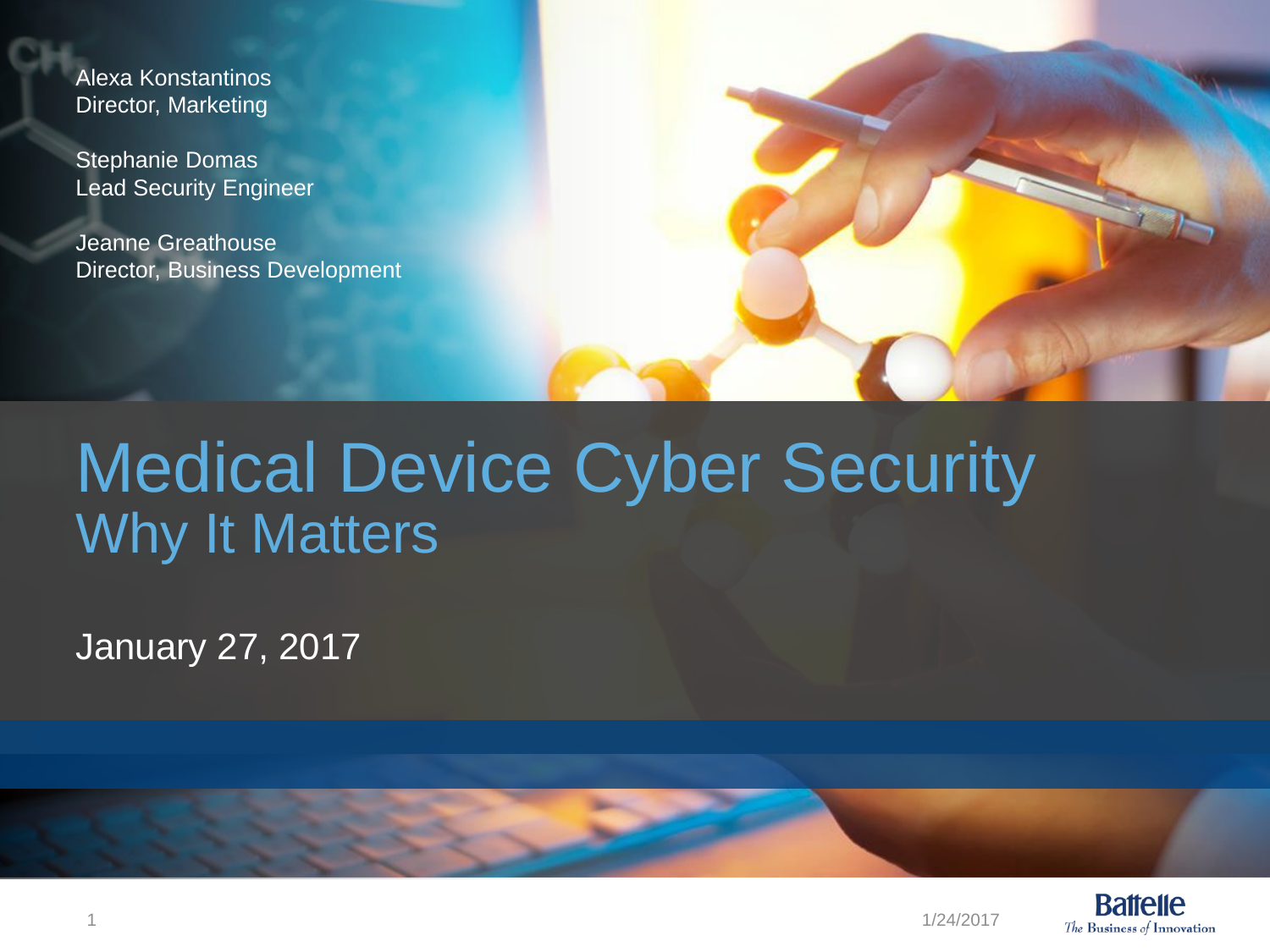## **Market Background**

- U.S. is nearly half of global med device market and generally has the most advanced technology<sup>1</sup>
- Fragmented: >7,000 companies; top four have ~60% of revenues $1,2$
- ~700 companies with legacy "high risk devices" having embedded software and/or wireless communication<sup>3</sup>
	- − Implantable devices (pacemakers, neurostimulators), patient monitors, infusion systems and drug delivery devices with network connection (insulin pumps and pens), feeding pumps, medical device apps

### Any device with software, *regardless of connectivity*, has a cyber attack surface.



<sup>1</sup> http://marketrealist.com/2015/11/must-read-overview-medical-device-industry/

<sup>2</sup> http://www.ibisworld.com/industry/default.aspx?indid=764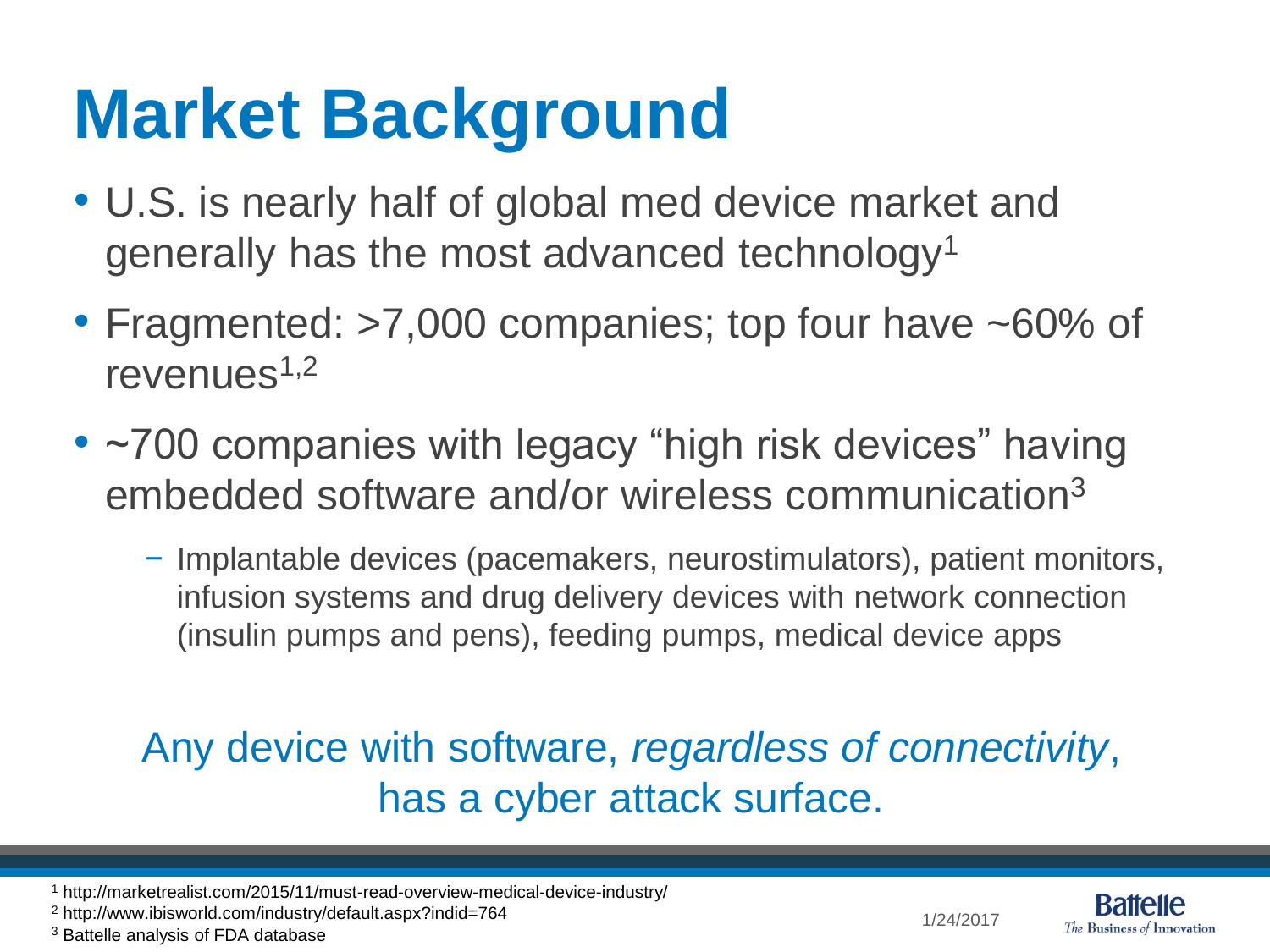### **IoT in Healthcare North American Market, by Component**



1 Grand View Research Published: May 2016 | ISBN Code: 978-1-68038-857-2

1/24/2017

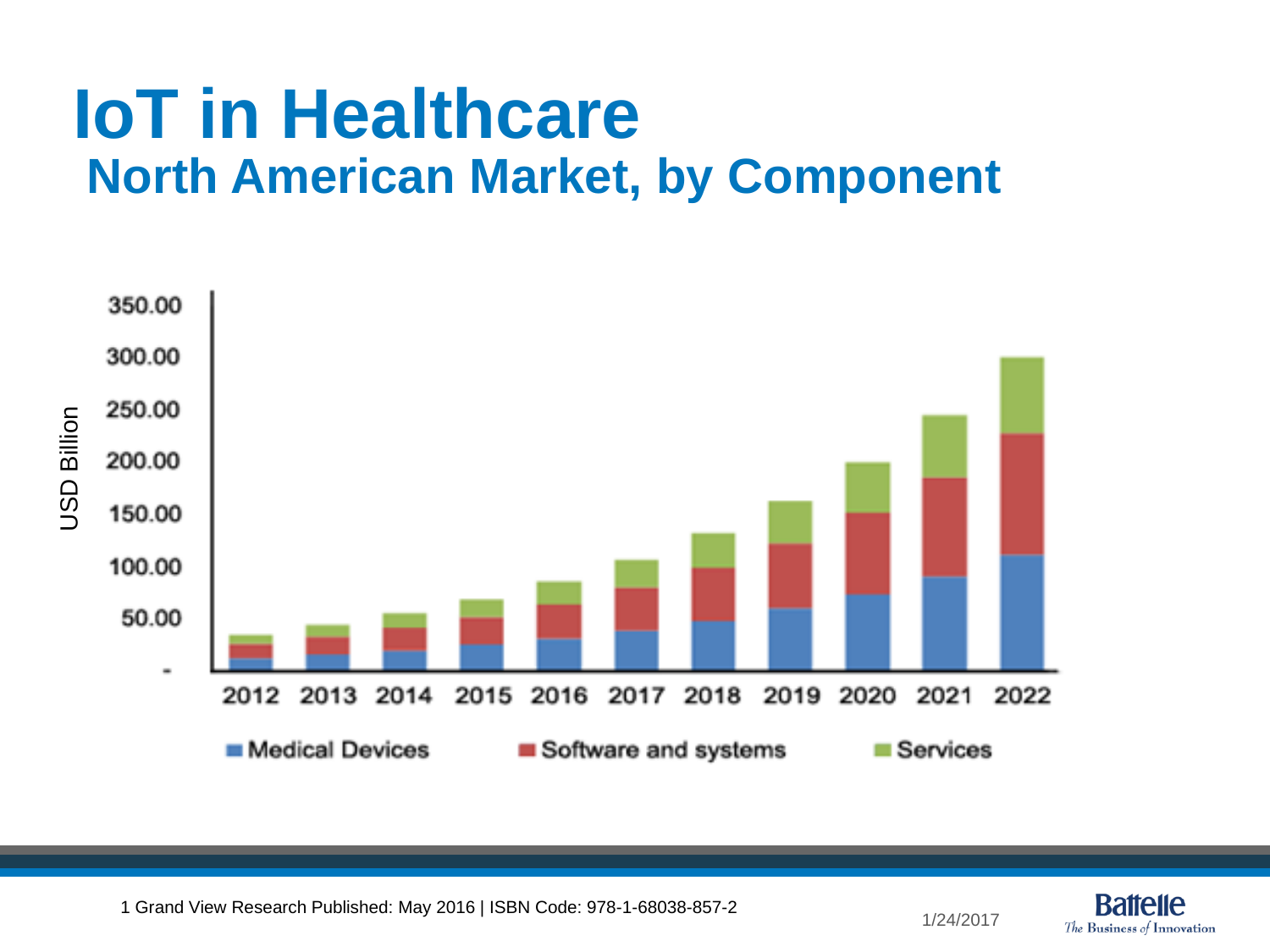*"The top five industries in 2015 for cyberattacks: healthcare, manufacturing, financial services, government and transportation"* 

IBM X-Force Report, 2016

*"Five of the eight largest healthcare security breaches that occurred since the beginning of 2010, took place during the first six months of 2015,"*

IBM X-Force Report, 2016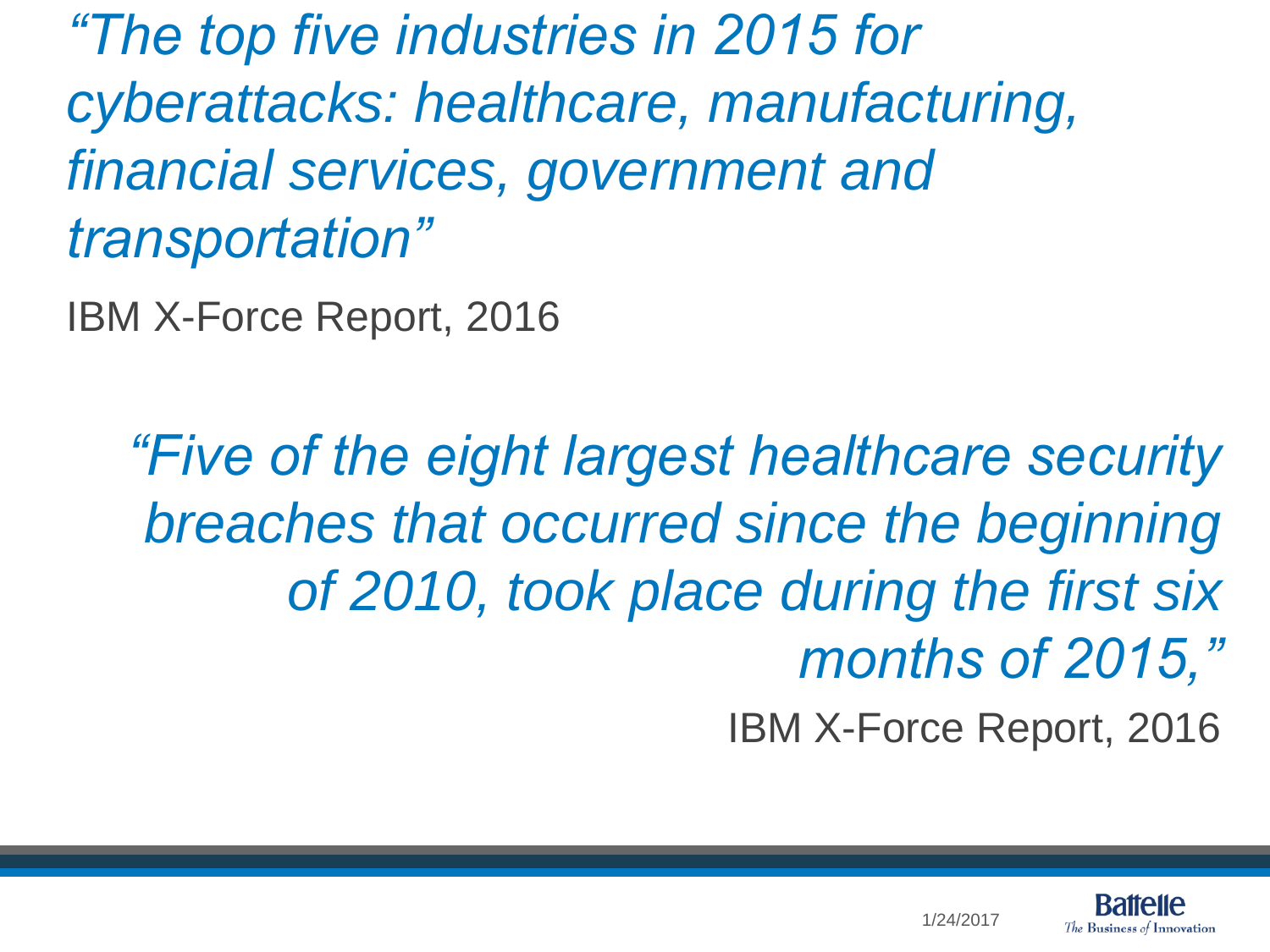## **Why It Matters**

- IoMT devices are becoming increasingly connected, and *any device with software, regardless of connectivity, has a cyber attack surface*
- Regulatory
	- **FDA** is now requiring proof that cyber security was considered in the design of your device.
	- FDA Pre-market Guidance 2014
	- Final FDA Post-market Guidance 2017
- Stakeholders
	- Healthcare systems don't want to take on the liability of a device that is not secure
		- − Purchase agreements are assigning all cyber liability to the manufacturer

1/24/2017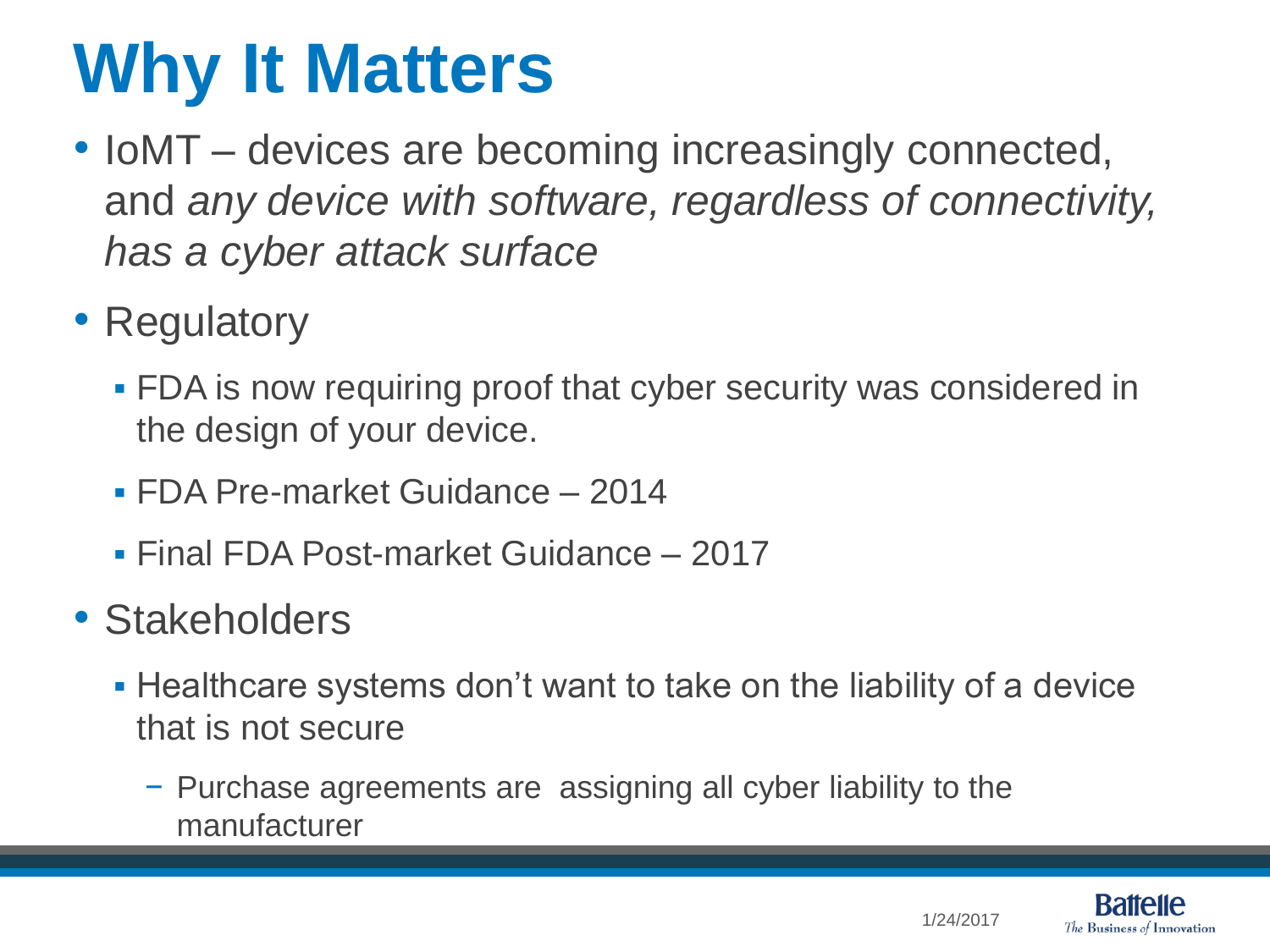## **Which came first?**

2016 Ransomeware Renassaince

instances grew by more than 50 per cent in 2016 when compared to 2015

2016, businesses lost more than \$850 million compared to \$24 million in 2015

#### *Computer World, 2017*

20 incidents per day, with hospitals having paid nearly \$1,000,000 in ransom bitcoin

### *Intel Security, 2017*

"Dronejacking" and homejacking greatest threat for 2017

*MacAfee Labs 2017*

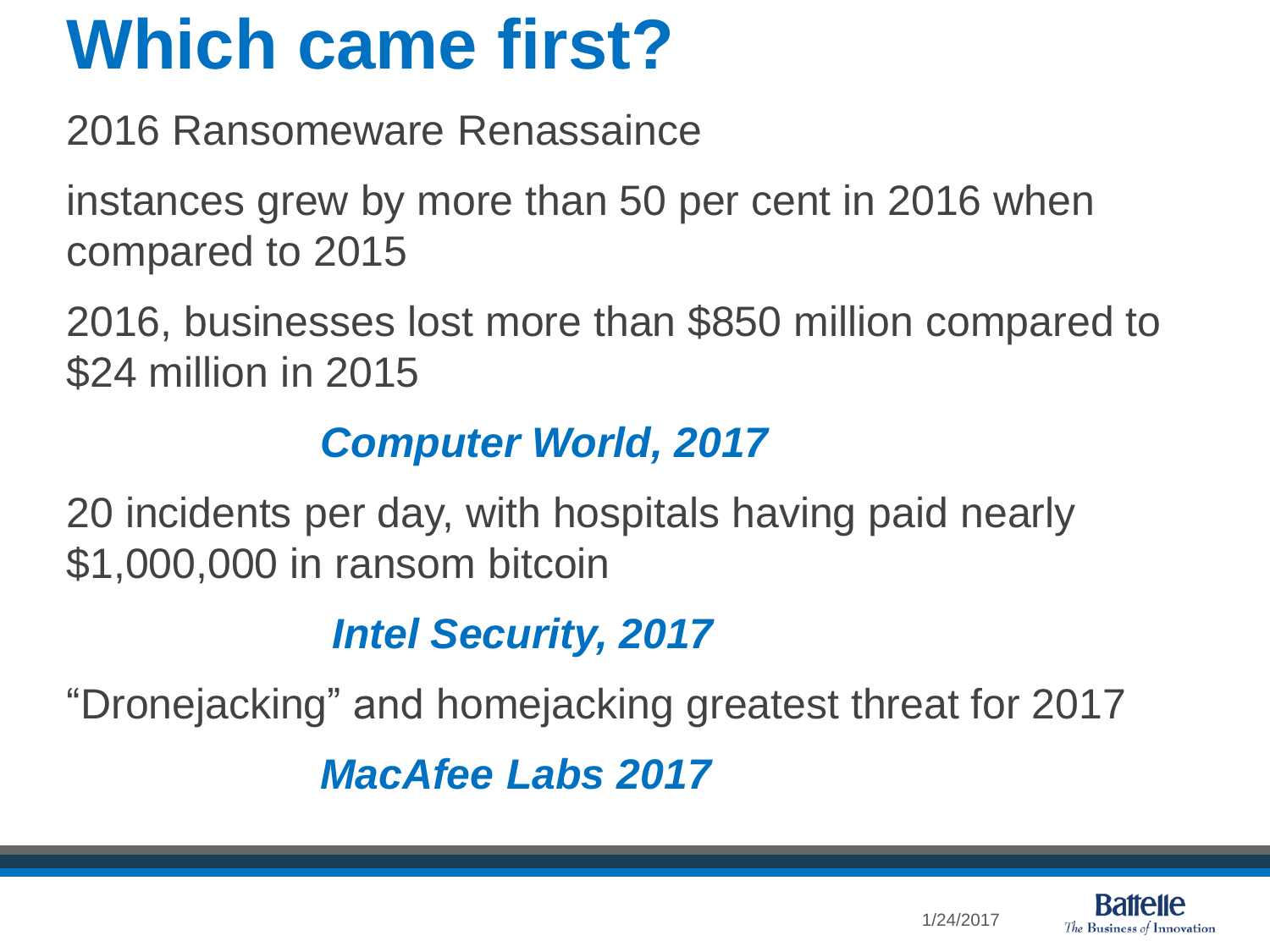## **FDA**

- FDA found 53% 510(k) submissions did NOT include cybersecurity data 10/2014 – 10/2015:
- FDA "expects" that companies have plans in place to mitigate risk to patient.
- Med Device Pre-market guidance cyber security 2014
- Med Device Post market management of Cyber security in Medical Devices (Final 2017)
	- Total Product Lifecycle Framework
	- Shared responsibility between stakeholders, HC facilities, patients, providers, and mfg
	- Use risk based framework to assure risks to public health are addressed continually
		- − Suzanne Schwartz, M.D. MBA ,Assoc.Dir.Science & Strategic Partnerships CDRH

1/24/2017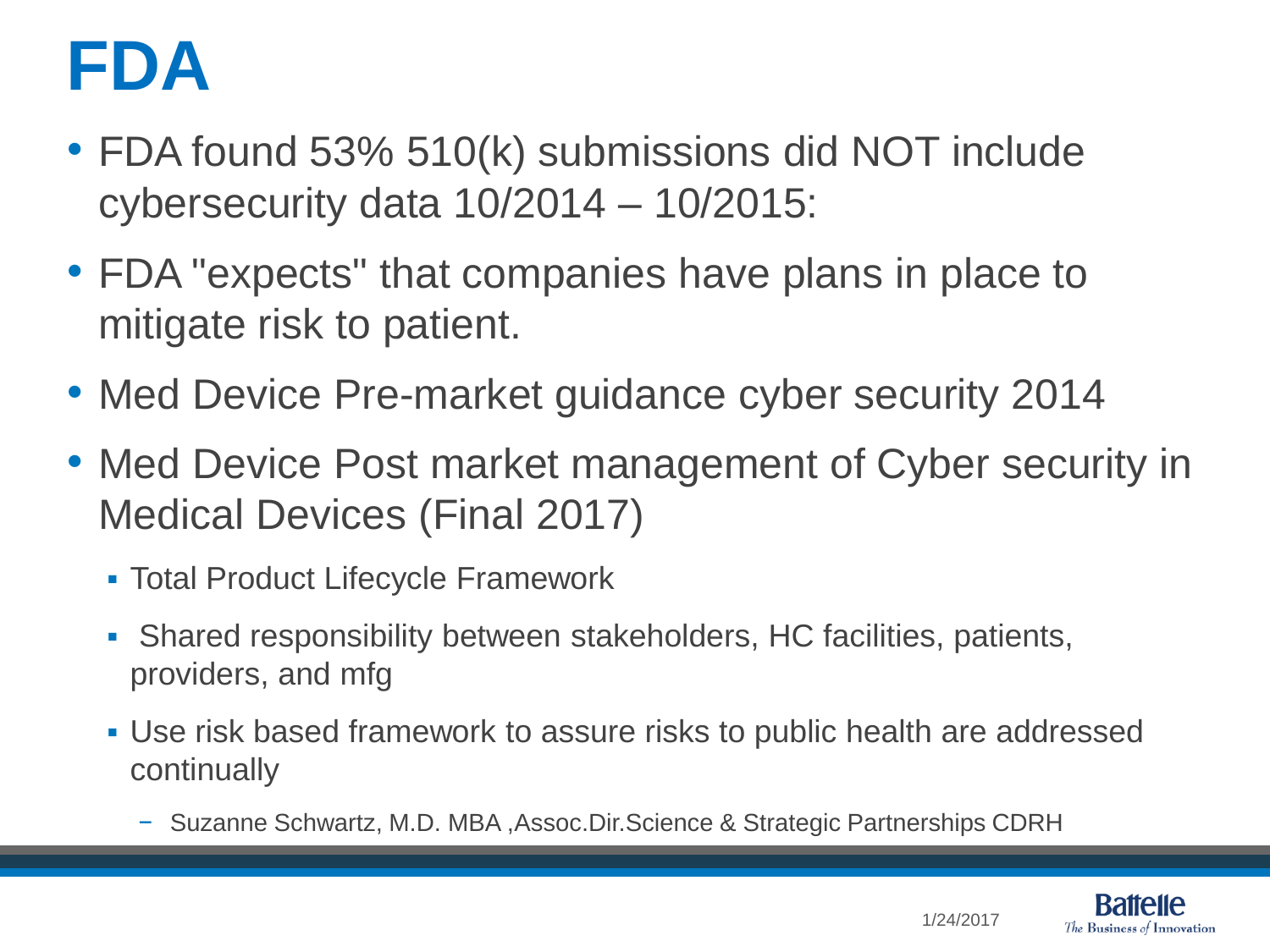# **How to mitigate the risk**

- Vulnerabilities are inevitable
- Liability or Full coverage?
- Manufacturers and HCO need to develop an incident response team made up of all the stakeholders
	- Med Device: R&D, cyber experts, legal, marketing and regulatory
	- HCO: Incident Response Team, Procurement **Standards**
	- Not a task or tactic culture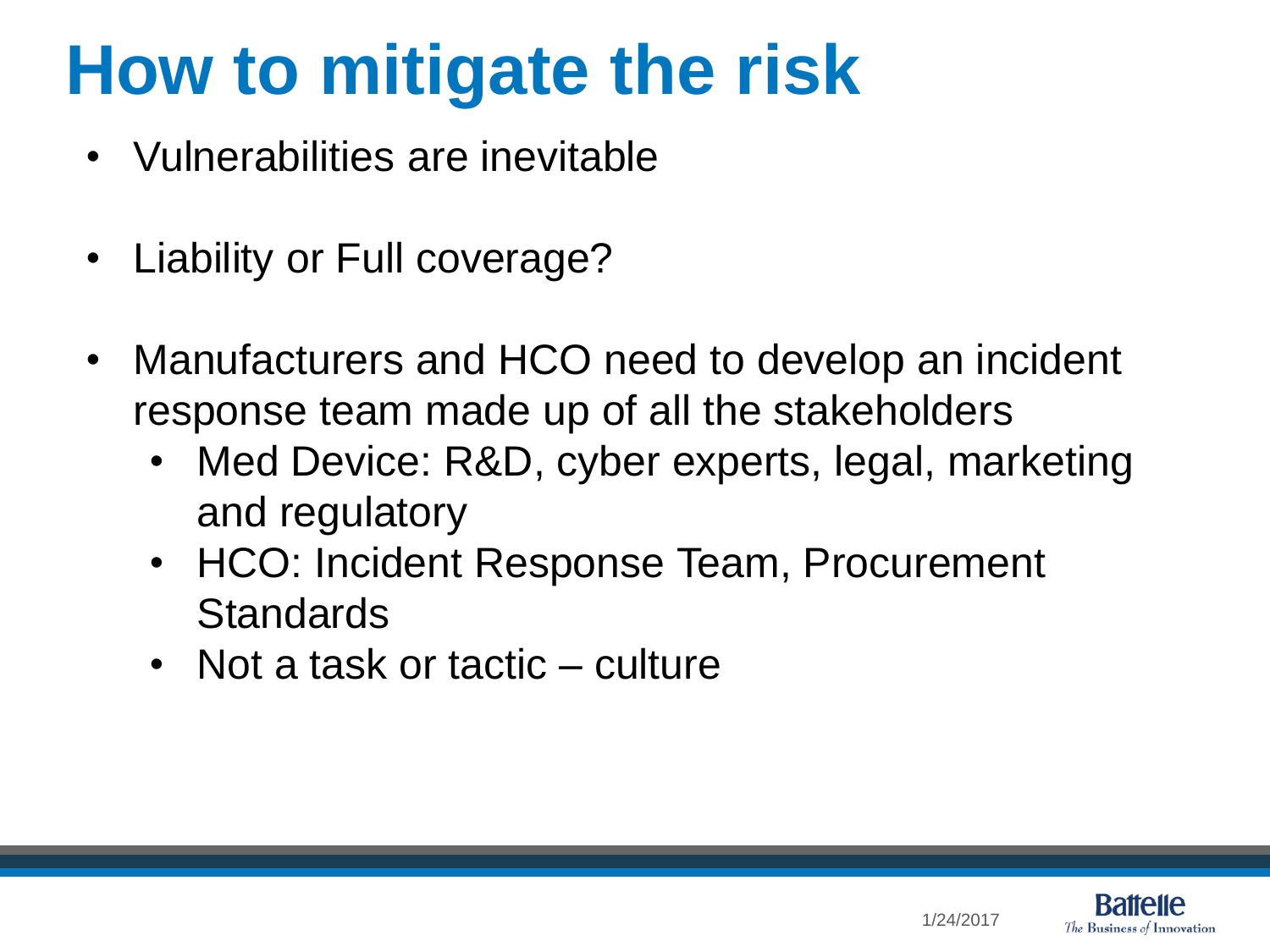### **What Next?**